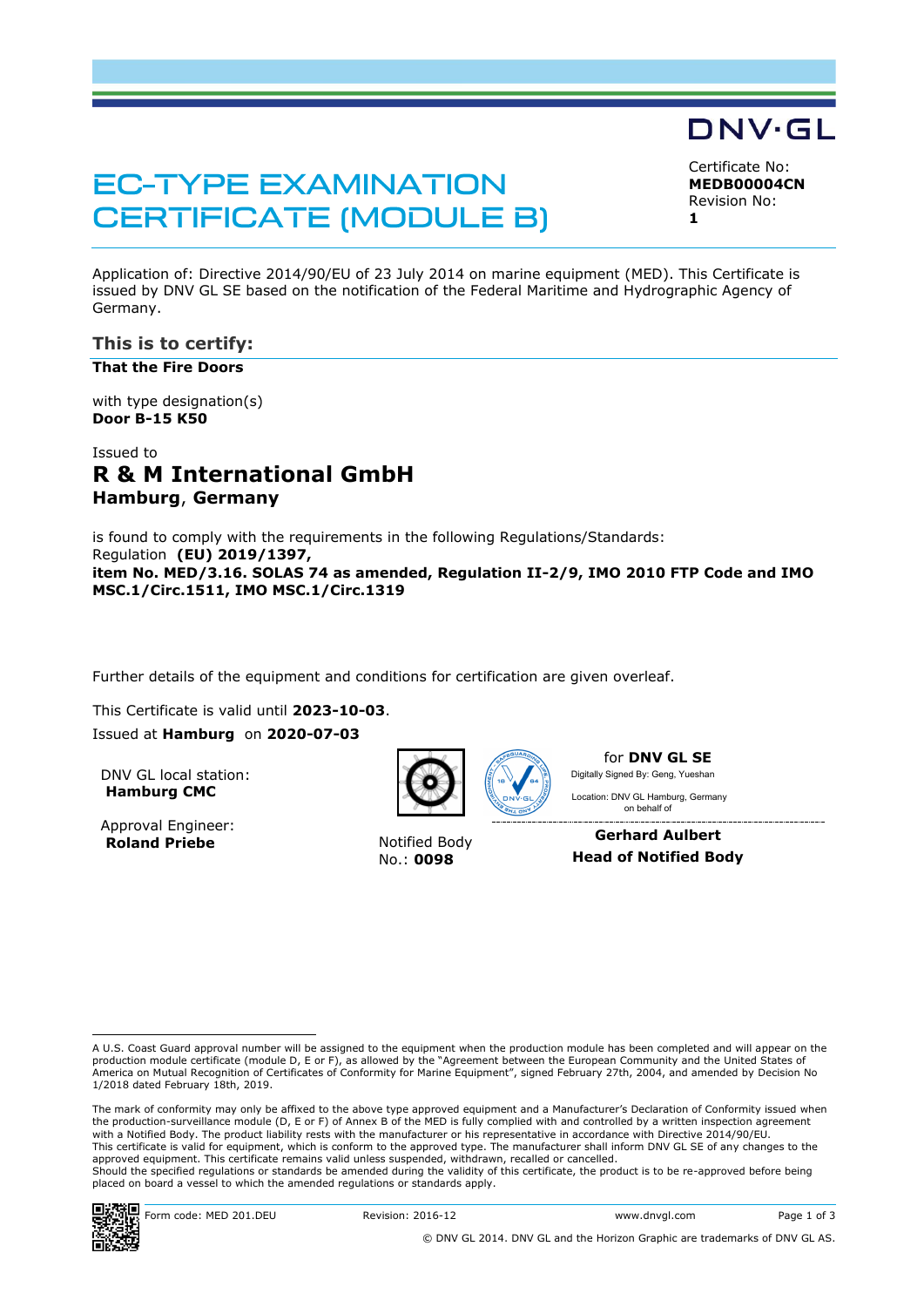Job Id: **344.1-008458-2** Certificate No: **MEDB00004CN** Revision No: **1**

## **Product description**

The **Door B-15 K50** is a single leaf hinged fire door composed of door leaf and frame and various fittings.

The door leaf is manufactured from 0.7 mm thick steel plates and is insulated inside with rock wool. The four-sided door frame is made by 1.5 mm thick steel plates and filled with rock wool insulation. At the top of door frame, a 73 mm thick top panel of external size of 180 mm in height (200 mm including additional overlap of 20 mm on the side exposed to fire) is installed as one part of it. The top panel is insulated inside with rock wool.

For insulation of door leaf, frame and frame top panel, "ABM-SR 200" type marine moisture-proof rock wool slab (provided by Shanghai ABM Rockwool Co., Ltd, China, nominal density: 150 kg/m<sup>3</sup>) is used and fixed to the steel plates with an adhesive of approved type.

Alternatively the insulation "TIZO-FLOT Lamella 150" (density 150 kg/m<sup>3</sup>) from Joit Stock Company "TIZOL" may be used – see assessment No. 20190456 from MPA Dresden.

The door leaf is connected to the frame by three steel hinges at one of its vertical edge and is fitted with a fireproof lock at the other edge. The door frame is bolted to the bulkhead and may also be tack- and fully welded to the bulkhead. During the test, the door leaf was installed to open away from the heating conditions.

The door may be optionally fitted with:

- In-built ventilation duct with upper and lower vent grill openings facing different door leaf sides (during the test, the upper mounted vent grill opening was facing the fire side). For construction, mounting and other details see drawings K701684-3.1 and K701684-3.1-01;
- Escape panel with the exterior dimensions of 530 mm x 530 mm arranged as integrated part of the door leaf in the lower part of door leaf;
- Spy eye ( $Ø14$  mm) acc. to drawing K701684-1.1;
- Cable pipe of Ø18 mm x 479 mm installed at the mid position in door leaf, made by 1.0 mm thick steel plate and fixed to the door leaf by an adhesive of approved type.

Total thickness of door leaf: 50 mm (not including the edge cover).

For further details, see test report with included drawings listed under Type Examination documentation below.

#### **Application/Limitation**

Approved for use as an integrated part of fire retarding division of class B-15.

Max. size of door leaf: 681 mm x 1996 mm (width x height). Max. clear opening door size: 650 mm x 1990 mm (width x height). Max. clear opening of escape panel: 500 mm x 500 mm (width x height).

The insulation materials and adhesives used have to be approved according to the Marine Equipment Directive and bear the Mark of Conformity. This requirement may also be applicable for surface materials used, if required by relevant rules and regulations.

Each product is to be supplied with its manual for installation and maintenance.

#### **Type Examination documentation**

Test report No. FT14026 dated 17<sup>th</sup> of February 2014, from Far East Fire Testing Centre (FEFTC), Shanghai, China.

Assessment report No. 20190456 dated 24<sup>th</sup> September 2019 from MPA Dresden, Dresden, Germany.